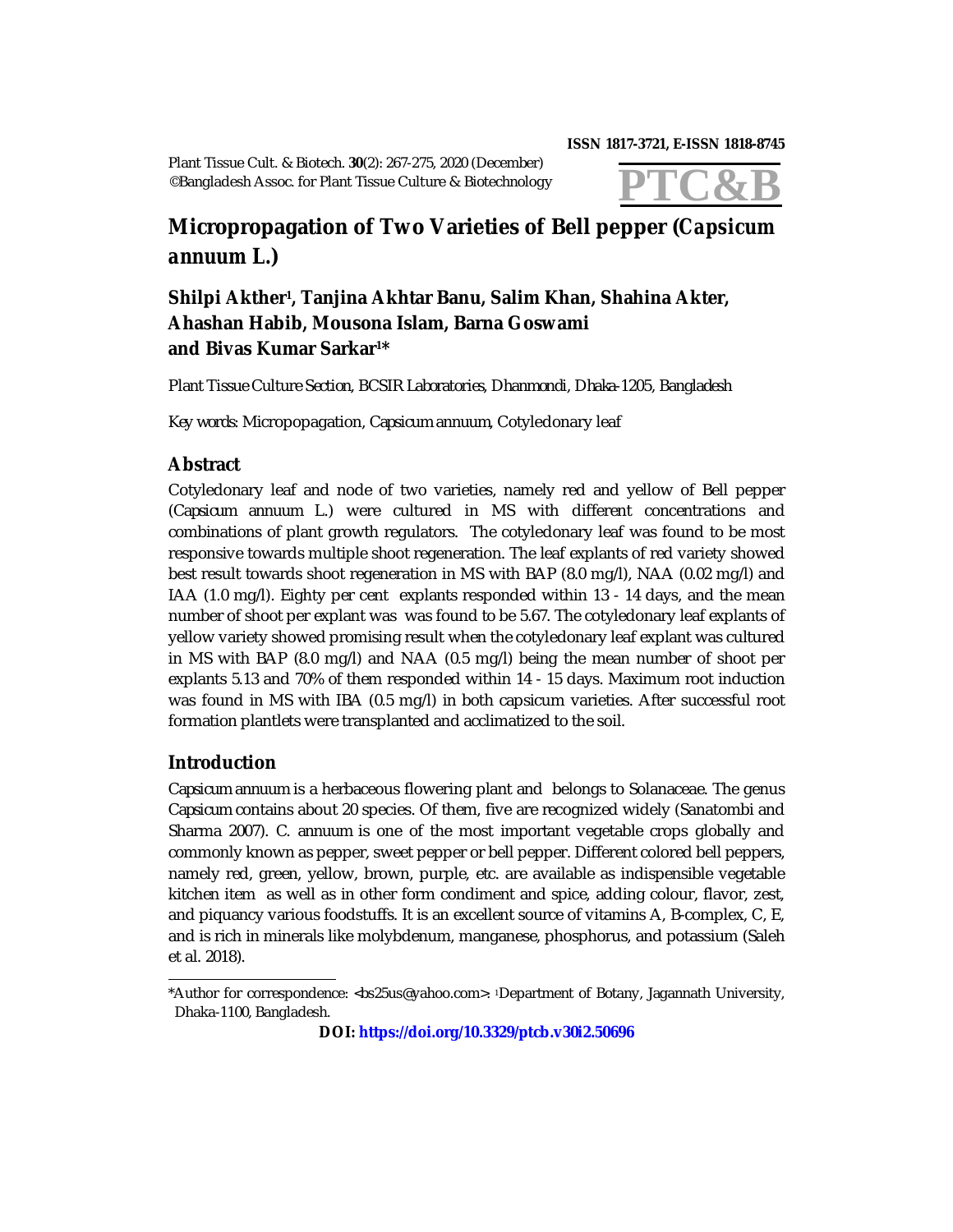Capsicum is an essential summer crop of temperate regions, but nowadays, the effort is being made to grow sweet pepper in Bangladesh (Mahmud et al. 2017). It has great demand all over the country. Some advanced farmers grow capsicum sporadically to meet the need of the periphery of cities (Saha and Salam 2004) which is not enough to meet the increasing demand. Moreover, pepper seeds characteristically have short viability and rapidly lose germination capacity. The crop is susceptible to environmental factors, and its yield is affected significantly (Halim and Islam 2013). Micropropagation is a unique tool that is very convenient for maintaining the genetic homogeneity of the elite plant materials and preserving heterozygous genotypes and genetically transformed forms (Dabauza and Pena 2001). The genus *Capsicum* is recalcitrant regarding its *in vitro* regeneration potential, which makes it difficult or efficient to apply recombinant DNA technologies via genetic transformation aimed at genetic improvement against pests and disease (Ashrafuzzaman et al*.* 2009). A number of studies have been carried out on the regeneration of bell pepper globally and in Bangladesh. A number of experiments were followed to demonstrate the effectiveness of plant micropropagation in different species of pepper (*Capsicum* spp.) varies depending on the plant genotype, the type of initial explants, and the factors and conditions of *in vitro* cultures (Dabauza and Pena 2001). Multiple shoot induction and plant regeneration from nodal explants of *C*. *annuum* were reported by Kumar et al. (2011), Hegde et al. (2017).

To overcome the major constraints of recalcitrant response of bell pepper (*C*. *annuum*), the present investigation was carried out. This work presents an efficient and reproducible *in vitro* regeneration protocol for two varieties, namely red and yellow bell pepper in Bangladesh.

#### **Materials and Methods**

The seeds of both red and yellow varieties of bell peppers were collected from the local market, and used for germinating plantlets which were further used as explants. The cotyledonary leaf and node were used as explants. The same sterilization procedures described by Khan et al. (2018) was followed. This work was conducted in the Tissue Culture Section, Biological Research Division of Bangladesh Council of Scientific and Industrial Research (BCSIR), Dhaka.

Preparation of the explants from *in vitro* growing seedling was carried out. Different concentrations and combinations of plant growth regulators (PGRs) such as BAP, IAA, NAA and Kn were used in MS to develop multiple shoots. For induction and development of root, about 3 - 4 cm long shoots were separated and cultured on freshly prepared full and half strength of MS with different concentrations (0.25 - 1.0 mg/l) of IBA. All media contained 3% sucrose and 0.8% agar or gel rite with 5.8 pH adjusted before autoclaving. All cultures were maintained in 16 hrs photoperiod at  $25 \pm 2^{\circ}$ C.

The plantlets with sufficiently developed roots were taken out from the culture vessels, and the roots were washed under running tap water. The plantlets were then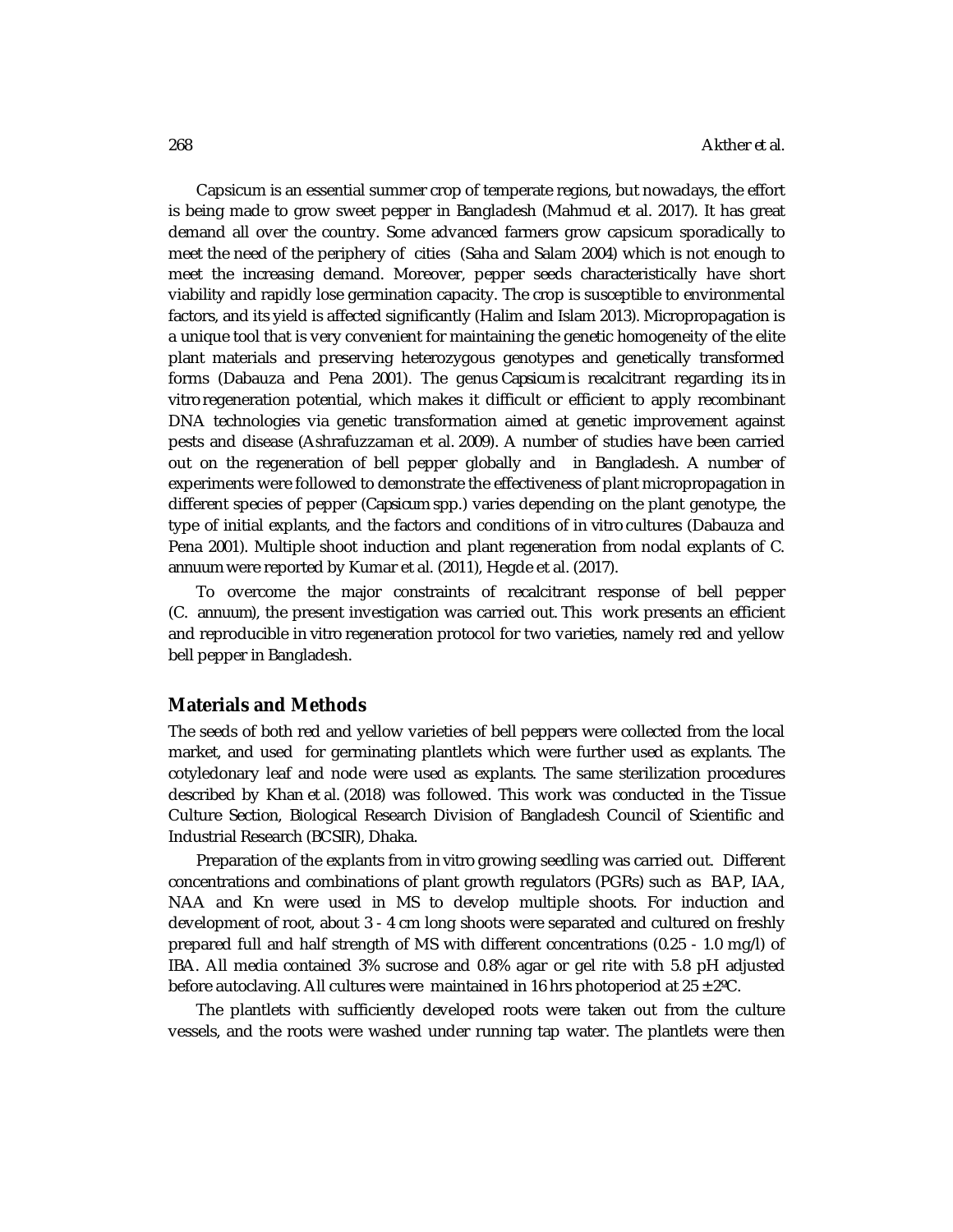Micropropagation of two Varieties of Bell pepper 269

transplanted to small pots containing sterilized soil. Three weeks after transplantation, when the regenerated plants were fully established in the small pots, they were transferred to larger pots for further growth and development.

### **Result and Discussion**

The plant growth regulators, namely auxin and cytokinin are critical for plant regeneration in tissue culture (Hill and Schaller 2013). Usually, high cytokine in to auxin ratio is beneficial for shoot regeneration (Phillips and Hubstenberger 1985). Therefore, the influence of various concentrations of cytokinin (BAP) alone or with auxin (IAA or NAA) in MS was studied on shoot induction and their development in bell pepper. The fundamental goal of *in vitro* culture of bell pepper was to develop a reliable protocol for achieving plant regeneration from both varieties using explants cotyledonary leaf and cotyledonary node. Bhutia et al. (2016) observed that among the explants (hypocotyl, cotyledon, nodal, and shoot tip), shoot tip and cotyledon explants performed the best of shooting frequency and shoot number. Similar observations were also reported in five varieties of Capsicum (Sawmy et al. 2014). In this study, the best response was observed from the cotyledonary leaf explants of both types (Tables 1 and 2).

**Table 1. Responses of explants towards shoot regeneration on MS with different combinations of BAP, NAA and IAA on red variety of** *C. annuum***.**

| Name of   | <b>PGRS</b>        |            |            | No. of     | $%$ of     | Days to    | Mean no. of      |
|-----------|--------------------|------------|------------|------------|------------|------------|------------------|
| explants  | supplements (mg/l) |            |            | explants   | responsive | shoot      | shoot / explants |
|           | <b>BAP</b>         | <b>NAA</b> | <b>IAA</b> | inoculated | explants   | initiation | after 3 months)  |
| <b>CL</b> | 4.0                | 0.02       | 0.5        | 20         | 60         | $16 - 18$  | 3.93             |
|           | 4.0                | 0.02       | 1.0        | 20         | 65         | $19 - 20$  | 3.47             |
|           | 6.0                | 0.02       | 0.5        | 20         | 60         | $20 - 21$  | 4.60             |
|           | 6.0                | 0.02       | 1.0        | 20         | 70         | $20 - 21$  | 4.93             |
|           | 8.0                | 0.02       | 0.5        | 20         | 75         | $12 - 13$  | 5.33             |
|           | 8.0                | 0.02       | 1.0        | 20         | 80         | $11 - 12$  | 5.67             |
| <b>CN</b> | 4.0                | 0.02       | 0.5        | 20         | 60         | $17 - 18$  | 1.47             |
|           | 4.0                | 0.02       | 1.0        | 20         | 60         | $16 - 18$  | 1.93             |
|           | 6.0                | 0.02       | 0.5        | 20         | 70         | $20 - 21$  | 1.73             |
|           | 6.0                | 0.02       | 1.0        | 20         | 65         | $20 - 21$  | 2.26             |
|           | 8.0                | 0.02       | 0.5        | 20         | 60         | $12 - 13$  | 2.67             |
|           | 8.0                | 0.02       | 1.0        | 20         | 75         | $12 - 13$  | 3.06             |

CL = Cotyledonary leaf, CN = Cotyledonary node.

Different concentrations of BAP, IAA and NAA were used in MS to determine the optimum media composition for the initiation and development of multiple shoots from both explants of the red variety. The results of the experiments are shown in Table 1. MS containing 8.0 mg/l BAP, 0.02 mg/l NAA, and 1.0 mg/l IAA exhibited the best response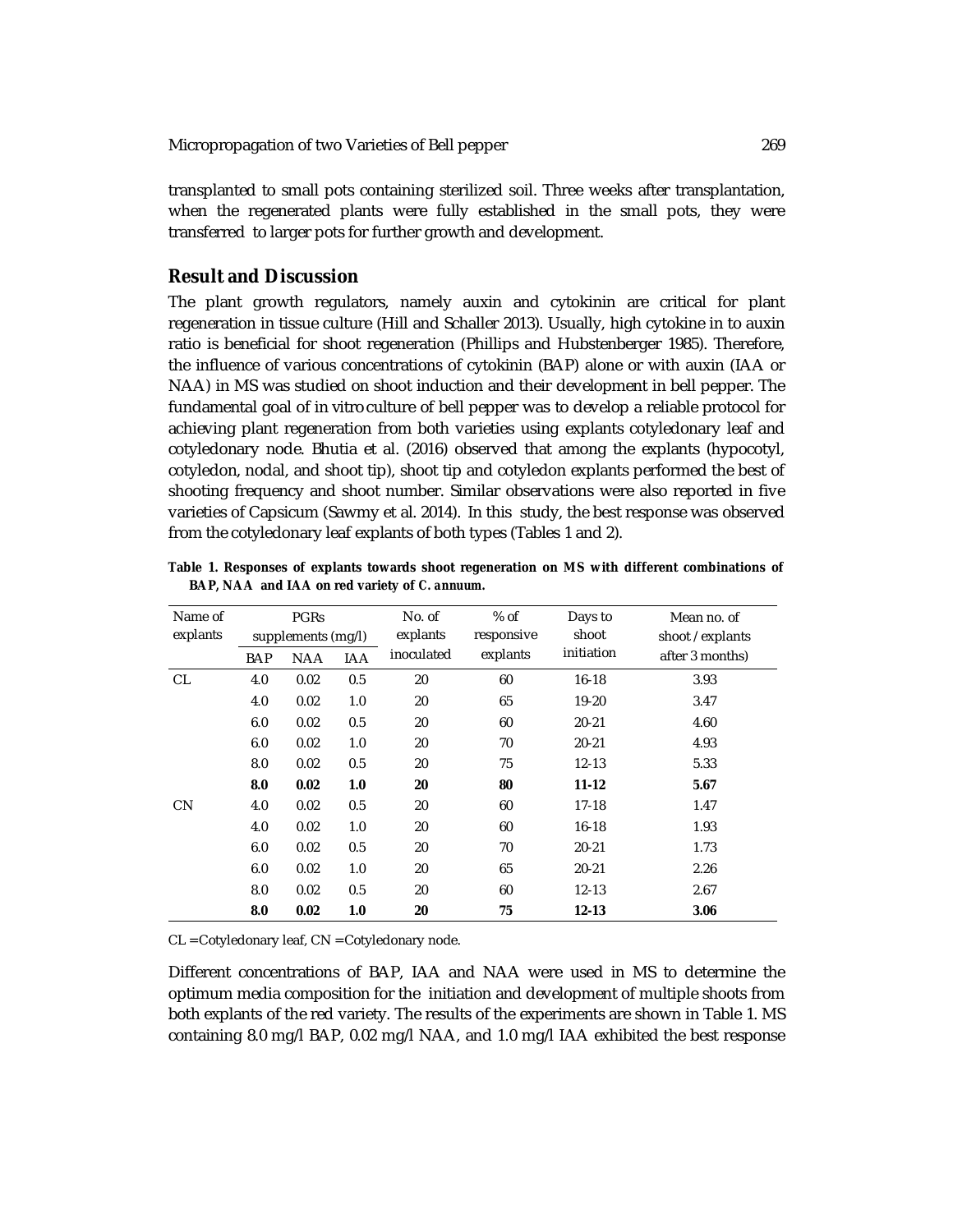towards shoot initiation and their multiplication from both the explants (Table 1). The best response was recorded from cotyledonary leaf where direct shoot induction started within 11 - 12 days from the base of leaf explants (Fig. 1a) followed by shoot bud



Fig. 1. Different stages of regeneration from cotyledonary leaf and nodal explants of both red and yellow variety of *C*. *annuum*. (a) Initiation of direct shoots from cotyledonary leaf of red variety. (b) Formation of sessile leaves from leaf explant on same media combination and variety as in Fig. a. (c) Proliferation of a few shoots from leaf explants. (d) Elongated shoots on MS with 0.5 mg/l IAA. (e) Shoot regeneration from nodal explants of red variety on the same media combination as mention in Fig. a. (f) Elongated shoots from nodal explants of red variety. (g) Initiation of shoots from the base of leaf explants of yellow variety. (h) Formation of leaves from leaf explant on same media combination and variety as in Fig. g; (i) Multiple shoots on MS with 0.5 mg/l IAA. (j) Formation of callus rather than shoot induction ion on same media as in Fig. g. (k) Formation of shoot from nodal explant of yellow variety on same media as in Fig. g. (l) Elongated shoots from nodal explants of yellow variety.

induction and shoot regeneration. It required 10 - 12 weeks to grow fully mature shoots. Sometimes callus was produced from the cut end of the leaf, but the callus did not show any sign towards shoot formation (Fig. 1a). Similar observations were also made in *Capsicum* spp. by Venkatian et al. 2001 indicating that the leaf explant was more amenable to the regeneration of adventitious shoots than the other explants.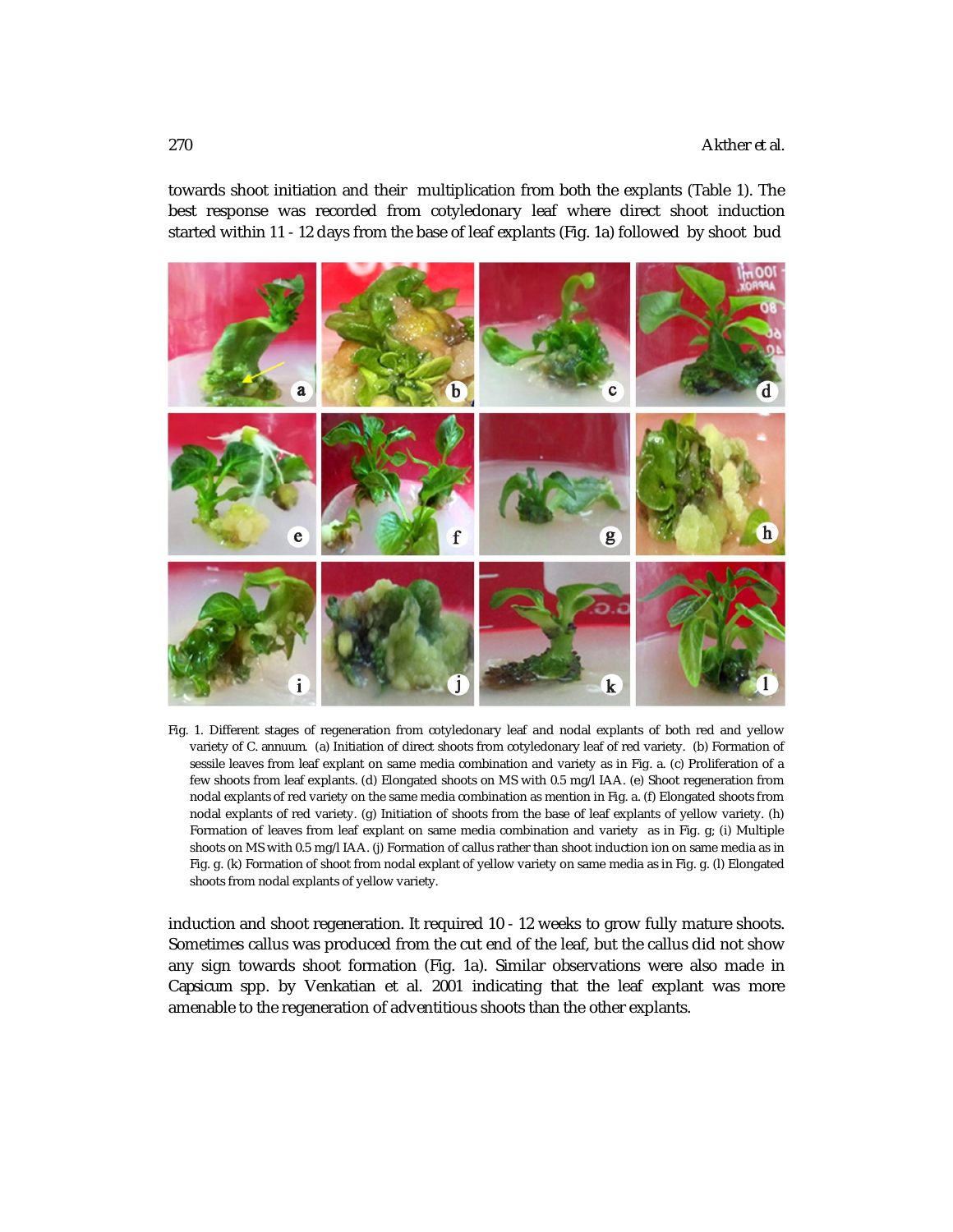| Name of   | PGRs (mg/l) |            | No. of<br>explants<br>inoculated | % of<br>responsive<br>explants | Days to<br>shoot<br>initiation | Mean no. of shoot /<br>explants (after 3<br>months) |
|-----------|-------------|------------|----------------------------------|--------------------------------|--------------------------------|-----------------------------------------------------|
| explants  | <b>BAP</b>  | <b>NAA</b> |                                  |                                |                                |                                                     |
| <b>CL</b> | 4.0         | 0.5        | 20                               | 20                             | $16 - 17$                      | 3.20                                                |
|           | 4.0         | 1.0        | 20                               | 15                             | $16 - 18$                      | 3.66                                                |
|           | 6.0         | 0.5        | 20                               | 15                             | $17 - 16$                      | 3.93                                                |
|           | 6.0         | 1.0        | 20                               | 25                             | $17 - 16$                      | 4.33                                                |
|           | 8.0         | 0.5        | 20                               | 70                             | $15 - 16$                      | 5.13                                                |
|           | 8.0         | 1.0        | 20                               | 55                             | $15 - 16$                      | 4.80                                                |
| CN        | 4.0         | 0.5        | 20                               | 20                             | $16 - 17$                      | 1.27                                                |
|           | 4.0         | 1.0        | 20                               | 15                             | $16 - 17$                      | 1.40                                                |
|           | 6.0         | 0.5        | 20                               | 10                             | $17 - 16$                      | 1.80                                                |
|           | 6.0         | 1.0        | 20                               | 15                             | $17 - 16$                      | 2.33                                                |
|           | 8.0         | 0.5        | 20                               | 55                             | $15 - 16$                      | 2.40                                                |
|           | 8.0         | 1.0        | 20                               | 60                             | 14-15                          | 2.67                                                |

**Table 2. Responses of explants towards shoot regeneration on MS with different combinations of BAP and NAA on yellow variety of** *C. annuum***.**

CL = Cotyledonary Leaf, CN = Cotyledonary Node.

In combination of BAP, NAA and IAA cotyledonary leaf explants of red variety showed 80% shoot initiation with maximum (5.67) mean number of shoots as against 3.06 in node explants (Table 1). Borychowski et al. (2002), Ashrafuzzaman et al. (2009) observed the highest number of shoot regeneration on MS in the combination with 5.0 mg/l BAP with 1.0 mg/l IAA from cotyledon and hypocotyl explants, respectively.

However, Raj et al. (2015) and Kumar et al. (2011) found best result by using MS with BAP (5 mg/l) and IAA (0.1 mg/l) from leaf and cotyledons explants, respectively. In the present experiment, calli were found to develop from the leaf explants. Only adventitious leaves were often formed from the explants that were not appropriately elongated (Fig. 1b). Orlinska and Nowaczyk (2014) found the formation of clusters of sessile leaves during organogenesis induction. Very often, only a few shoots were elongated even if enough multiple shoots were formed (Fig. 1c). For proper elongation  $GA<sub>3</sub>$  was added in the subcultured of multiple explants, but no significant elongation was observed. But, when the multiple shoots were subcultured on MS with 0.5 mg/l IAA better elongation was observed compared to regular media combinations of BAP, NAA, and IAA (Fig. 1d). On the other hand, MS with BAP (8.0 mg/l), NAA (0.02 mg/l) and IAA (1.0 mg/l) also showed the best response in cotyledonary node explants. In node explants of red variety lower number of shoots was found to form than leaf explants. Seventy five per cent of explants responded towards regeneration within 13 - 14 days (Fig. 1e), and the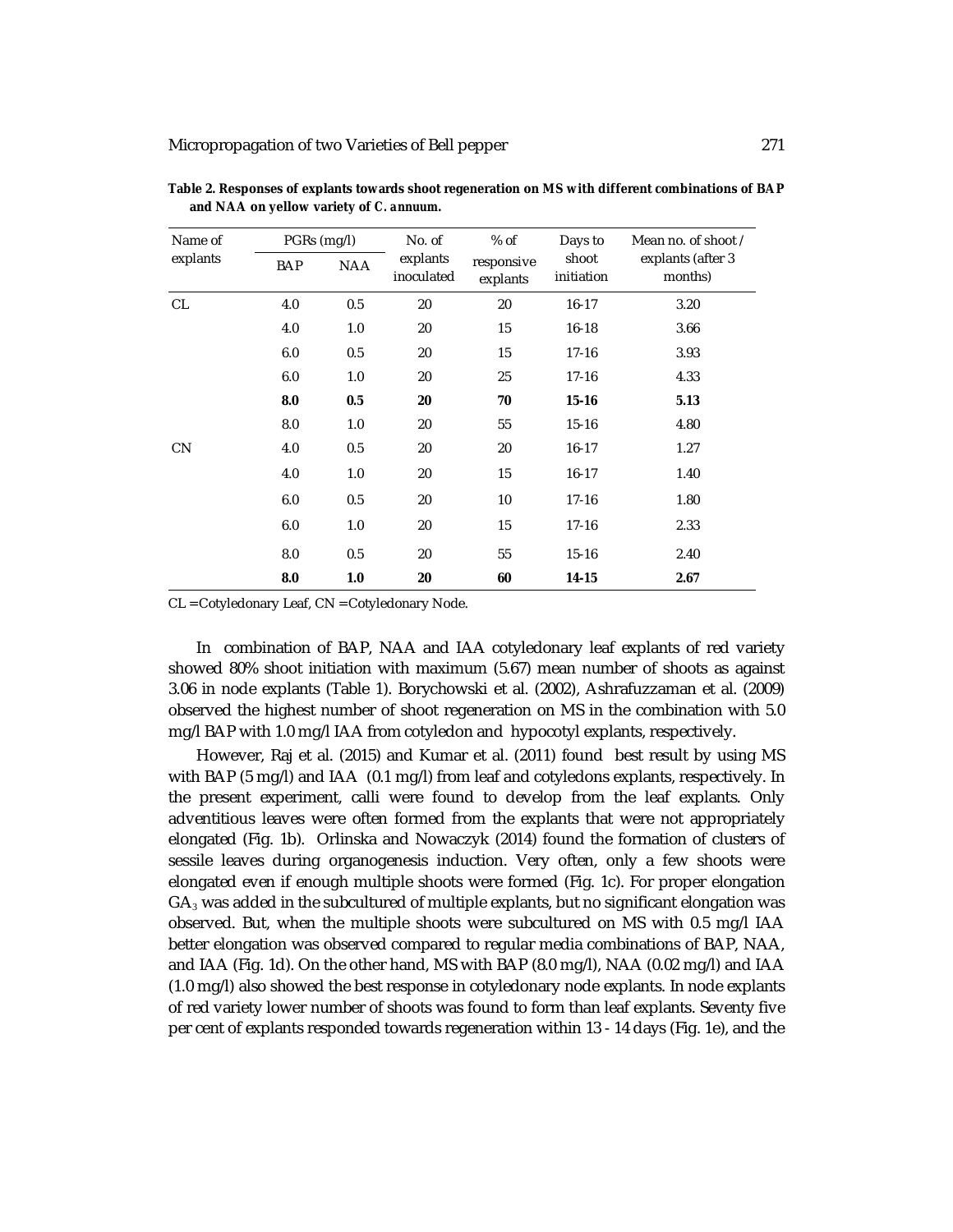mean number of shoot per explants was 3.06 (Fig. 1f). Ashrafuzzaman et al. (2009) found the highest number of shoots from cotyledon in MS with BAP ( 5.0 mg/l) and IAA (1.0 mg/l).

% of shoots showed root formation





In yellow variety of bell pepper, among the various combinations of BAP (4.0 - 8.0 mg/l) and NAA (0.5 - 1.0 mg/l) cotyledonary leaf explants showed better response than cotyledonary node (Table 2). Song et al. (2010) also got the best result from leaf explants of the "Hivita Yellow" variety of Capsicum. In this experiment, the most promising results towards the shoot regeneration were recorded from cotyledonary leaf explants when they were cultured in MS supplemented with BAP (8.0 mg/l) and NAA (0.5 mg/l). In this combination of BAP and NAA 70% explants responded towards shoot initiation within 14 - 15 days (Fig. 1g**)** and the mean number of shoots per explants was recorded 5.13 within three months of culture. Like the red variety leaf explants produced huge number of sessile leaf rather than uniform shoots (Fig. 1h). The multiple shoots were subcultured in MS with IAA (0.5 mg/l) for their elongation. On IAA (0.5 mg/l) supplemented media, moderate elongation was observed (Fig. 1i). Occasionally huge callus was formed from the leaf explants of yellow variety (Fig. 1j). But from the callus, no shoots were found to regenerate. Song et al. (2010) reported that the highest number (5.6) of regenerated shoot buds was obtained when leaf explants were cultured on an MS with TDZ (2.0 mg/l) and NAA (0.1 mg/l N) in 'Hivita Yellow' variety. The combination of BAP (8.0 mg/l) and NAA 0.5 mg/l) on MS cotyledonary node also exhibited better response than all other combinations (Table 2). By using the cotyledonary node, as explants 60% of explants showed shoot initiation (Fig. 1k). Cotyledonary node explants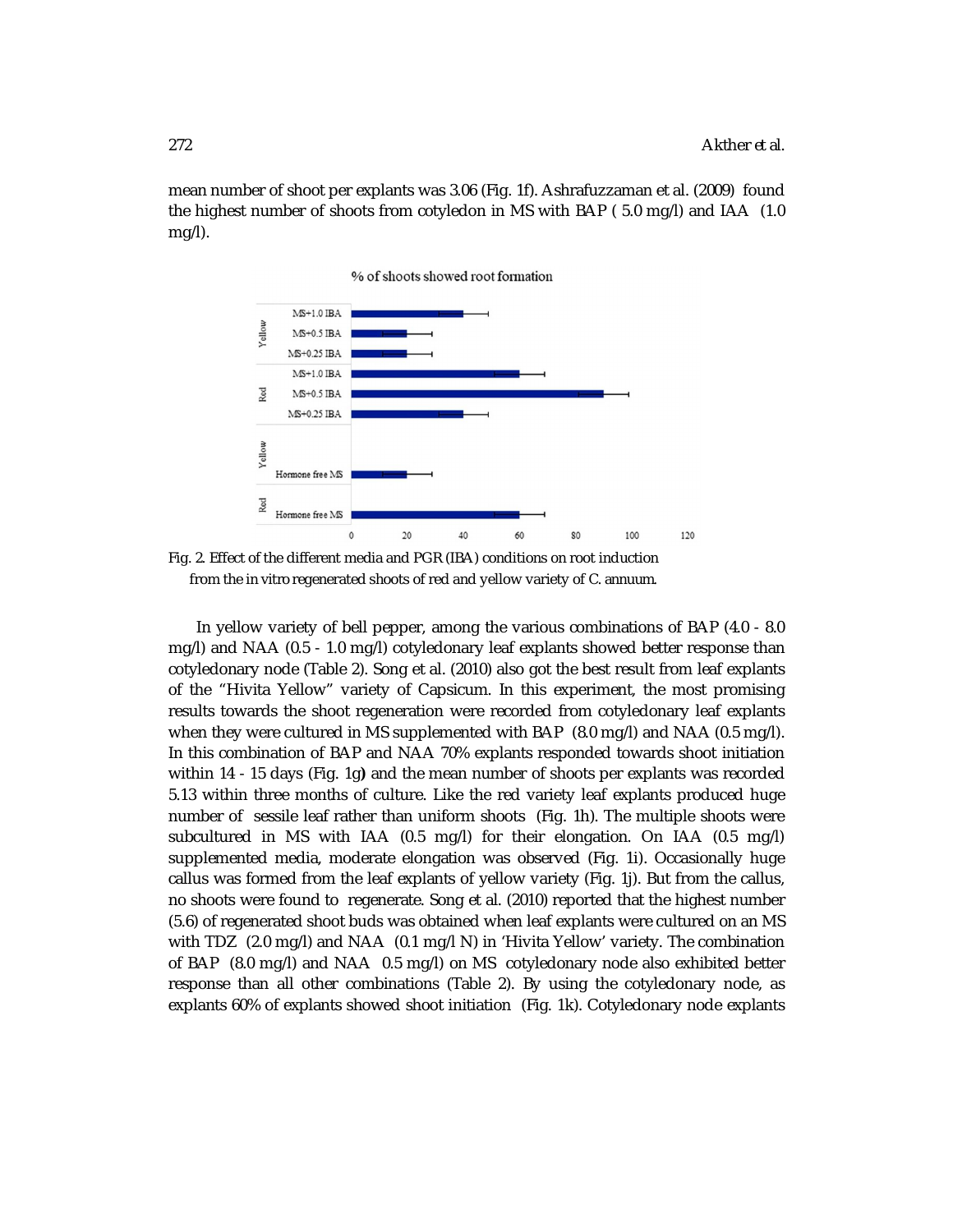produced a comparatively lower mean number (2.67) of shoots than leaf explants. Generally, no callus was found to have formed from cotyledonary node.



Fig. 3. Formation of roots and transplantation of plantlets of *C*. *annuum* from *in vitro* regenerated shoots. (a) Formation of roots on MS with 0.5 mg/l IBA of red variety; (b) same as Fig. (a) but in yellow variety, (c) transplantation of red variety in plastic pot; (d) acclimatization of plantlets of yellow variety; (e) mature plants of red variety in soil.

 Occasionally a small amount callus was produced at the base of shoots (Fig. 1l ). Arous et al*.* (2001) observed maximum regeneration in *C. annuum* with 5.0 mg/l BAP and 1.0 mg/l NAA using cotyledon explants. Otroshy et al. (2011) obtained best results on MS containing BAP (6.0 mg/l) and IBA (1.0 mg/l) from cotyledon explants of *C. annuum*. Swamy et al. (2014) also obtained a satisfactory result when they cultured cotyledon in MS with BAP (2.0 mg/l) and NAA (0.5 mg/l) with an average shoots/explant of 3.6 in yellow variety. Further they reported an average of 6.3 mean number of shoots/expants the same media combination, in red variety of Capsicum. Present study supports the observation of Swamy et al. (2014), where the red variety showed a better regeneration response than the yellow type.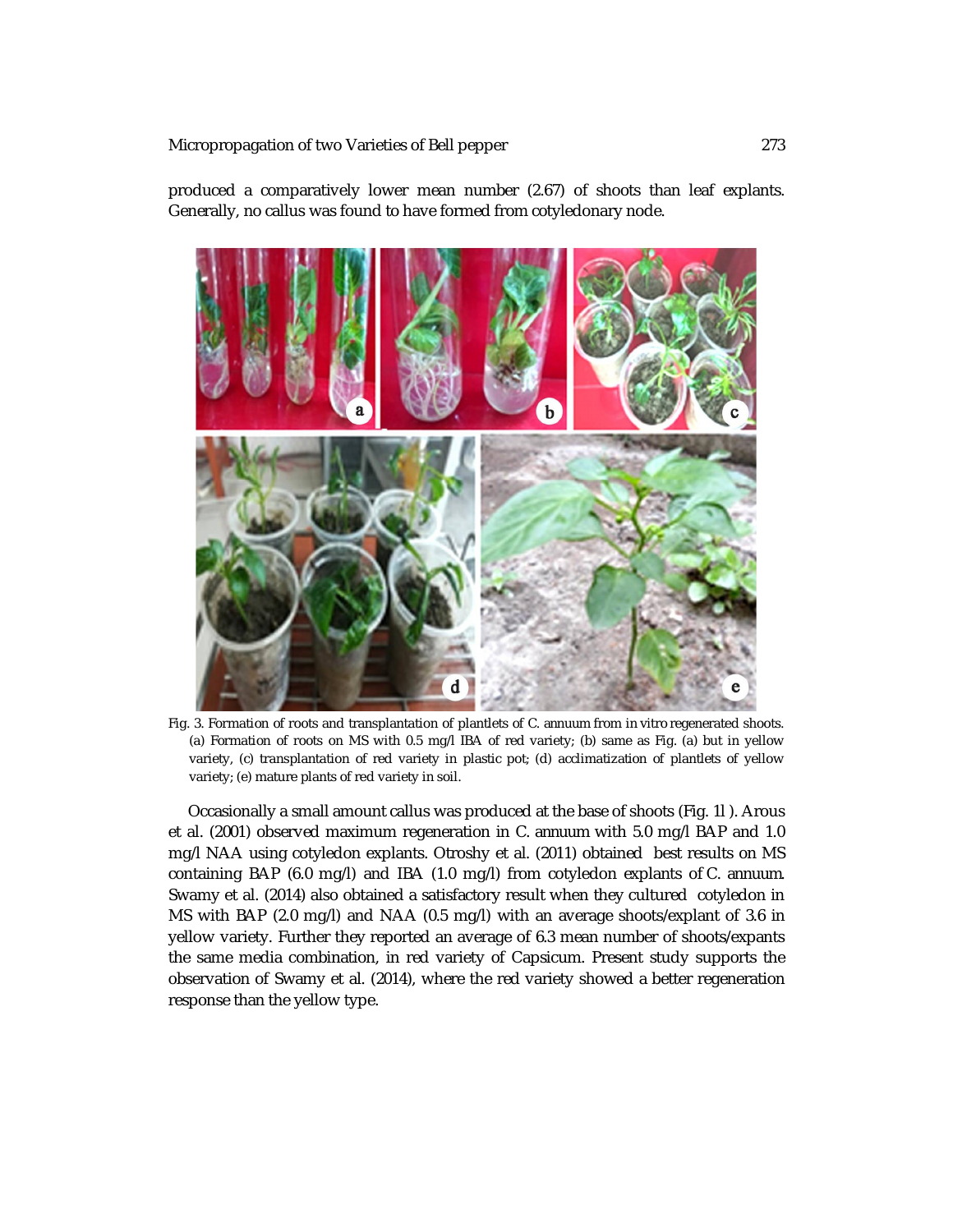For induction and development of roots, freshly prepared PGRs free MS and MS with different concentrations of IBA (0.25 - 1.0 mg/l) were used. It was observed that roots initiated in PGR-free MS and MS with all the concentrations of IBA from the two varieties of Capsicum (Fig. 2). In the present study, the best response towards root induction was observed on MS with IBA (0.5 mg/l) in two bell pepper varieties (Fig. 3 a,b). In contrast, Pishbin et al. (2014) and Hasnat et al.(2007) used half of the MS basal medium containing 1 mg/l IBA. Alongside, Renfiyeni et al. (2017) found best medium for root induction, and elongation was WPM (Woody Plant Medium supplemented with 0.4 mg/l NAA. Furthermore, Song et al. (2010) used MS without PGRs for rooting *C. annuum* 'Hivita Red' and 'Hivita Yellow' variety. The rate of survibality of the transplanted plantlets was found to be 85% in red variety (Fig. 3c) as against 55% in yellow variety (Fig. 3d).The plantlets matured in 2 - 2.5 months (Fig. 3e)**.** 

The present study demonstrated a simple, efficient and reproducible direct shoot regeneration system for two locally available capsicum variety using cotyledonary node and cotyledonary leaf explants. Cotyledonary leaf was found more competent towards shoot induction. This system could be recommended for future gene transformation protocols with useful candidate genes.

#### **References**

- **Arous S, Boussaid M** and **Marrakchi M** (2001) Plant regeneration from zygotic embryo hypocotyls of Tunisian chili (*Capsicum annuum* L.). J. Appl. Hortic. **3**(1):17-22.
- **Ashrafuzzaman M, Hossain M, Razi M** and **Haque MS (**2009) Regeneration potential of seedling explants of chilli (*Capsicum annuum*). Afr. J. Biotechnol. **8**(4): 591-596.
- **BhutiaKL, Meetei NGT** and **Khanna VK** (2016) *In vitro* regeneration of Dalle Khursani, an important Chilli cultivar of Sikkim, using various explants.Agrotechnology**5:** 142.
- **Borychowski A, Szczytt KN** and **Jedraszko M** (2002) Plant regeneration from Sweet Pepper (*Capsicum annuum* L.) Hypocotyl explants. Acta Physiol. Plant. **24**(3): 257-264
- **Dabauza M** and **Pena L (**2001**)** High efficiency organogenesis in sweet pepper(*Capsicum annuum* L.) tissue from different seedling explants. Plant Growth Regul. **33**: 221-229.
- **Khan S, Banu TA, Akter S, Goswami B, Islam M, Hani U** and **Habib A** (2018) *In vitro* regeneration protocol of *Rauvolfia serpentina* L. Bangladesh J. Sci. Ind. Res. **53**(2): 133-138.
- **Kumar OA, Tata SS** and **Rupavathi T** (2011) Multiple shoot induction and plant regeneration from nodal explants of Chili Peppers (*Capsicum annuum* L). Asian J. Expt. Biol. Sci. **2** (3): 517-520
- **Hegde V, Partap PS** and **Yadav RC** (2017) Plant regeneration from hypocotyl explants in Capsicum (*Capsicum annuum* L.). Int. J. Curr. Microbiol. Appl. Sci. **6**(7): 545-557
- **Halim GMA** and **Islam MS** (2013) Performance of sweet pepper under protective structure in Gazipur of Bangladesh. Int. J. Environ. **1**(1): 1-8.
- **HasnatR,Abbasi NA, Ahmed T** and **Hafiz IA** (2007) Induction and Regeneration of Hypocotyl drive calli in hot chili (*Capsicum frustencens* L.) varieties. Pak. J. Bot. **39**: 1787-1795.
- **Hill K** and **Schaller GE (**2013) Enhancing plant regeneration in tissue culture: A molecular approach through manipulation of cytokinin sensitivity. Plant Signal. Behav. **8**(10): e25709